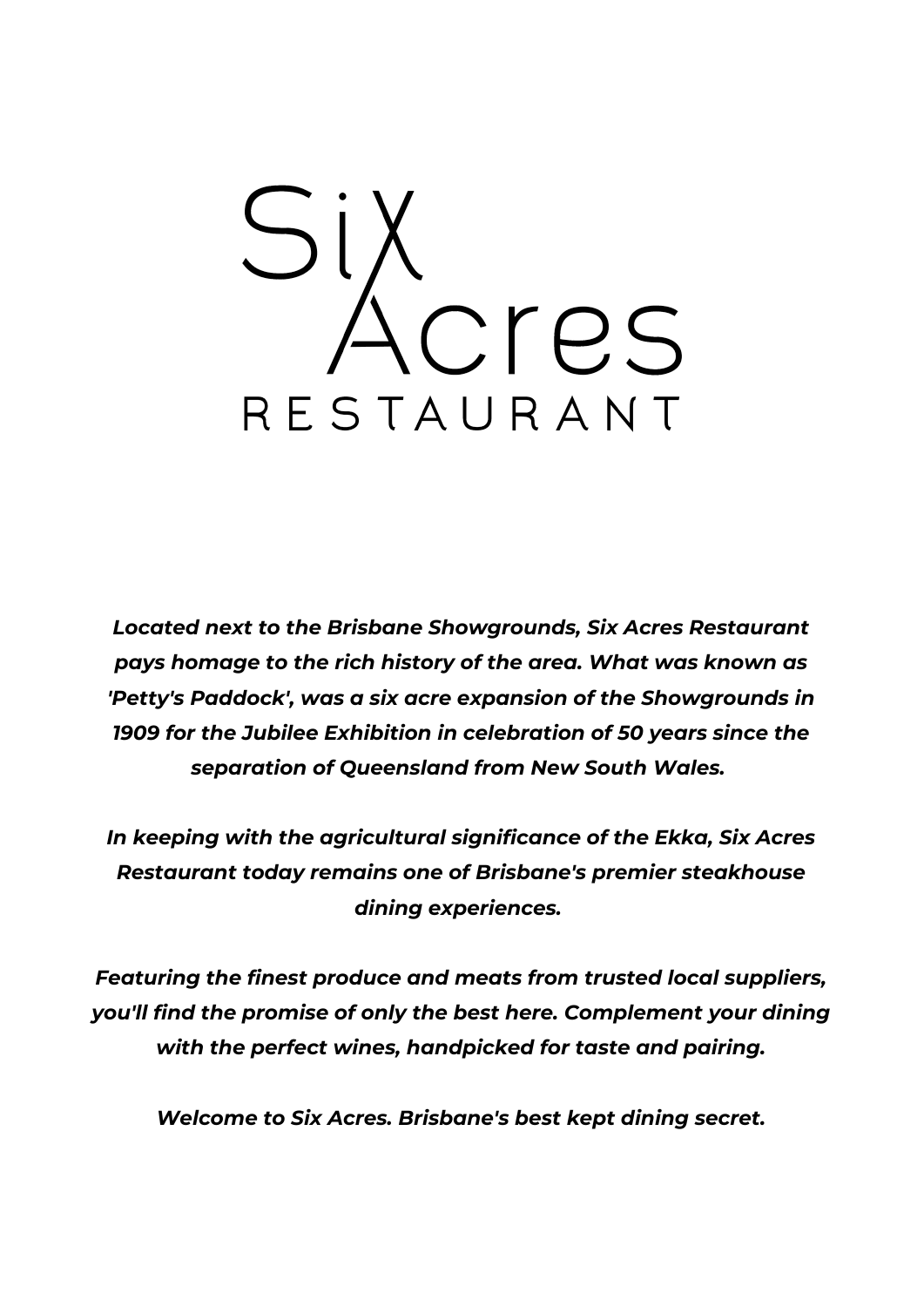# FOR THE TABLE

| WARM CRUSTED FOCACCIA (V)<br>w/ melted mozzarella, feta & dipping oil                                           |    |
|-----------------------------------------------------------------------------------------------------------------|----|
| <b>CHARCUTERIE BOARD</b><br>assorted aged & dry meats, char-grilled vegetables, olives and<br>sundried tomatoes | 26 |
| <b>OYSTERS</b><br>natural or Kilpatrick                                                                         |    |

#### **Gluten free options available, please ask your waiter**

# **ENTREE**

| <b>SEARED TUNA</b><br>soy & ginger marinade, watermelon, black olives, summer<br>radish, lime mayo                           |    |
|------------------------------------------------------------------------------------------------------------------------------|----|
| PEPPERED WAGYU EYE FILLET BEEF CARPACCIO<br>truffle mayo, lime, watercress baby salad, pecorino cheese                       | 26 |
| <b>GRATINATED SCALLOPS</b><br>Champagne & saffron veloute aromatic panko crumb                                               |    |
| <b>CRISPY ZUCCHINI FLOWER (V)</b><br>stuffed with cream cheese, sweet corn puree, slow cooked<br>cherry tomatoes & coriander |    |

# **MAINS**

| CHIMICHURRI MARINADE BABY CHICKEN<br>sweet corn & smoked paprika salsa, watercress, edamame &<br>toasted walnut salad                  | 36 |
|----------------------------------------------------------------------------------------------------------------------------------------|----|
| <b>RACK OF LAMB IN DIJON MUSTARD &amp; HERB</b><br>w/ vegetable ratatouille, garlic & chive butter, oyster<br>mushroom, red wine sauce | 55 |
| SIX ACRES MEATBALL PASTA<br>house made Italian meatballs, rich Napoli sauce, w/ fresh basil<br>leaves & parmesan                       | 28 |
| ROASTED CAULIFLOWER 'STEAK' (V)<br>kidney beans, feta, black olives, heirloom cherry tomatoes,<br>herbs                                | 26 |
| SIX ACRES WARM SALMON SALAD BOWL<br>w/warm Asian greens, avocado, sweet corn, red cabbage,<br>cashew nuts, quail egg                   | 36 |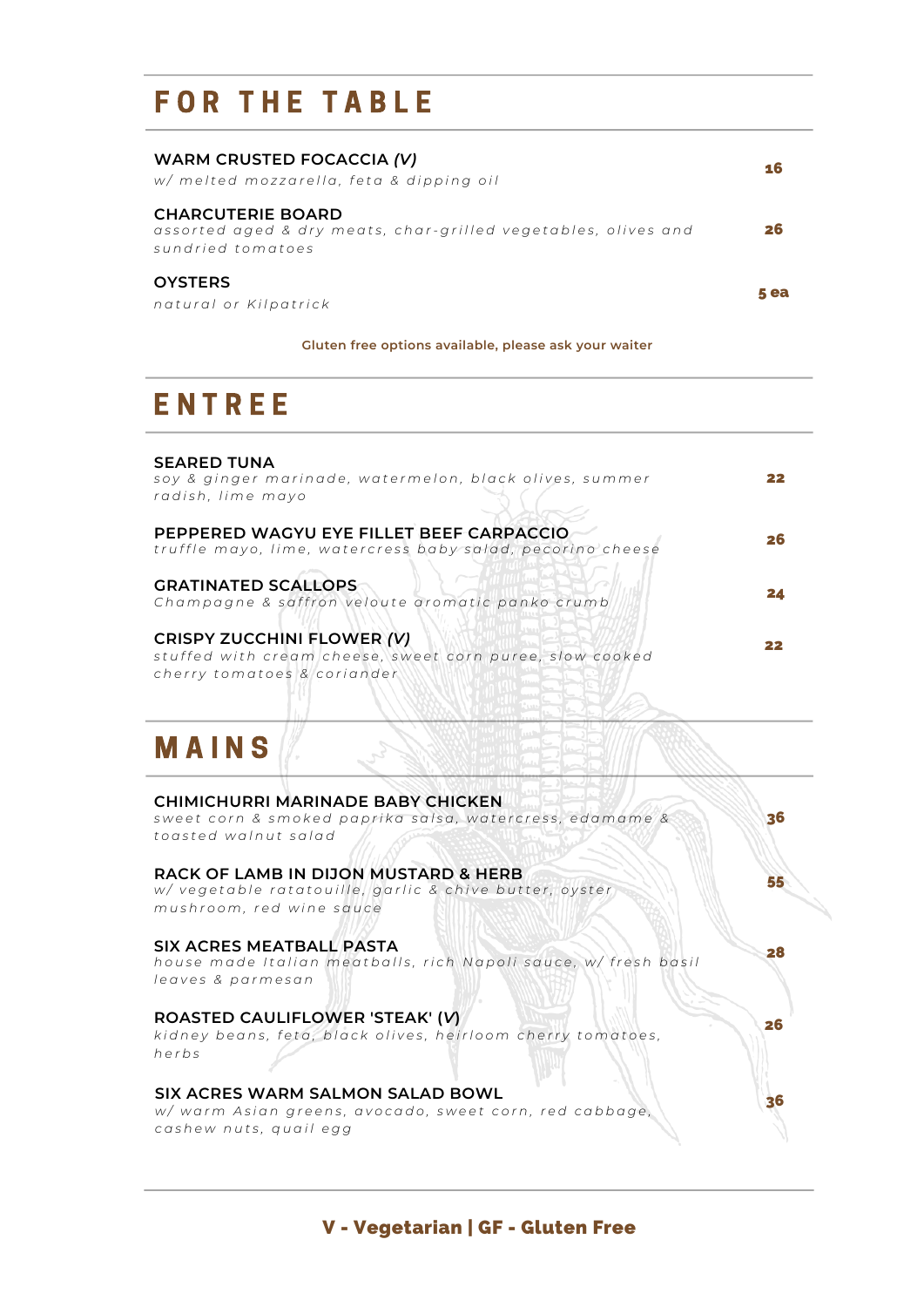### **FROM THE GRILL**

| <b>RIB-EYE 450G</b>                     | 69                  |
|-----------------------------------------|---------------------|
| <b>BLACK ANGUS BEEF EYE FILLET 200G</b> | 44                  |
| <b>SCOTCH FILLET 300G</b>               |                     |
| ANGUS BEEF RUMP 300G                    | 34                  |
| <b>SIRLOIN 300G</b>                     | 39                  |
| <b>FISH OF THE DAY</b>                  | <b>MARKET PRICE</b> |
| <b>SAUCE (GF)</b>                       |                     |

**shiraz infused red wine jus | creamy forest mushroom | pink peppercorn | horseradish crème fraiche | aromatic herb butter | whole grain mustards**

**Gluten free options available, please ask your waiter.**

### **SPECIAL CUTS**

**TOMAHAWK BEEF (1.2 - 1.6KG)** w/truffle chips & house leaf salad and the state of the state of the state of the state of the state of the state of the state of the state of the state of the state of the state of the state of the state of the state of t

Our cuts of beef are sourced primarily from the Gympie region of Queensland, rubbed with aromatic salt flakes, black pepper and fresh thyme to ensure perfect flavour

## **SIDES**

| BROCCOLI & BOK CHOY IN SWEET & SEASAME SAUCE (V)                      | 10 |
|-----------------------------------------------------------------------|----|
| <b>GREEN BEANS, CRISPY SHALLOTS, BUTTER (V)</b>                       | 10 |
| CRUNCHY FRIES W/ PARMIGIANO CHEESE & TRUFFLE OIL                      | 10 |
| HOUSE LEAF SALAD W/ BLISTERED CHERRY TOMATO & MUSTARD<br>DRESSING (V) | 9  |
| CREAMY POTATO MASH W/ AROMATIC CRUMB (V)                              | 9  |
| SIX ACRES CREAMY MAC & CHEESE WITH CRAB                               |    |